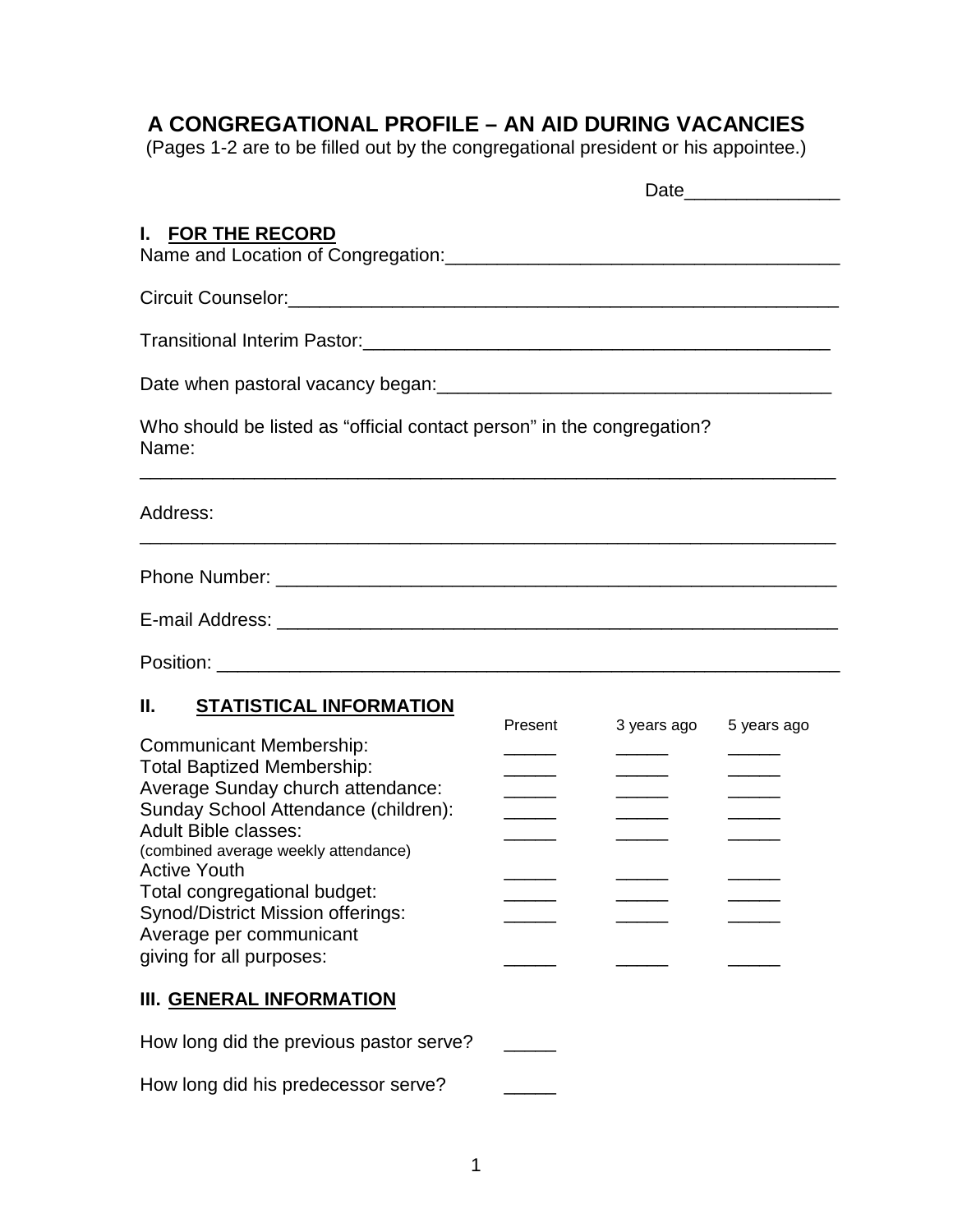| Would you describe your community as |  |  | stable? |
|--------------------------------------|--|--|---------|
|--------------------------------------|--|--|---------|

Major occupations of your membership?

| How many people were brought into the congregation during the past year? _____<br>By adult confirmation or baptism<br>By profession of faith<br>By transfer                                           |  |
|-------------------------------------------------------------------------------------------------------------------------------------------------------------------------------------------------------|--|
| How many people were removed from the congregation during the past year?<br>By removal<br>By transfer<br>By death                                                                                     |  |
| What percent of the membership did not commune at least once during the past<br>year?                                                                                                                 |  |
| Average Sunday church attendance is _____% of total baptized membership.                                                                                                                              |  |
| IV. PASTOR'S COMPENSATION                                                                                                                                                                             |  |
| Was your previous pastor's salary ______above; ______below: or ______equal to the<br>suggested Southern District salary guidelines?                                                                   |  |
| Is the pastor's salary regularly reviewed? ______                                                                                                                                                     |  |
|                                                                                                                                                                                                       |  |
| Amount of car allowance: _____                                                                                                                                                                        |  |
| Do you furnish?<br>Parsonage<br><b>Utilities</b><br>Housing allowance<br>Equity allowance<br><b>Concordia Health Plans</b><br><b>Retirement and Survivor Plan</b><br>Allowance - Continuing Education |  |
|                                                                                                                                                                                                       |  |
| What size family can the parsonage comfortable accommodate?                                                                                                                                           |  |
| Are any appliances furnished?                                                                                                                                                                         |  |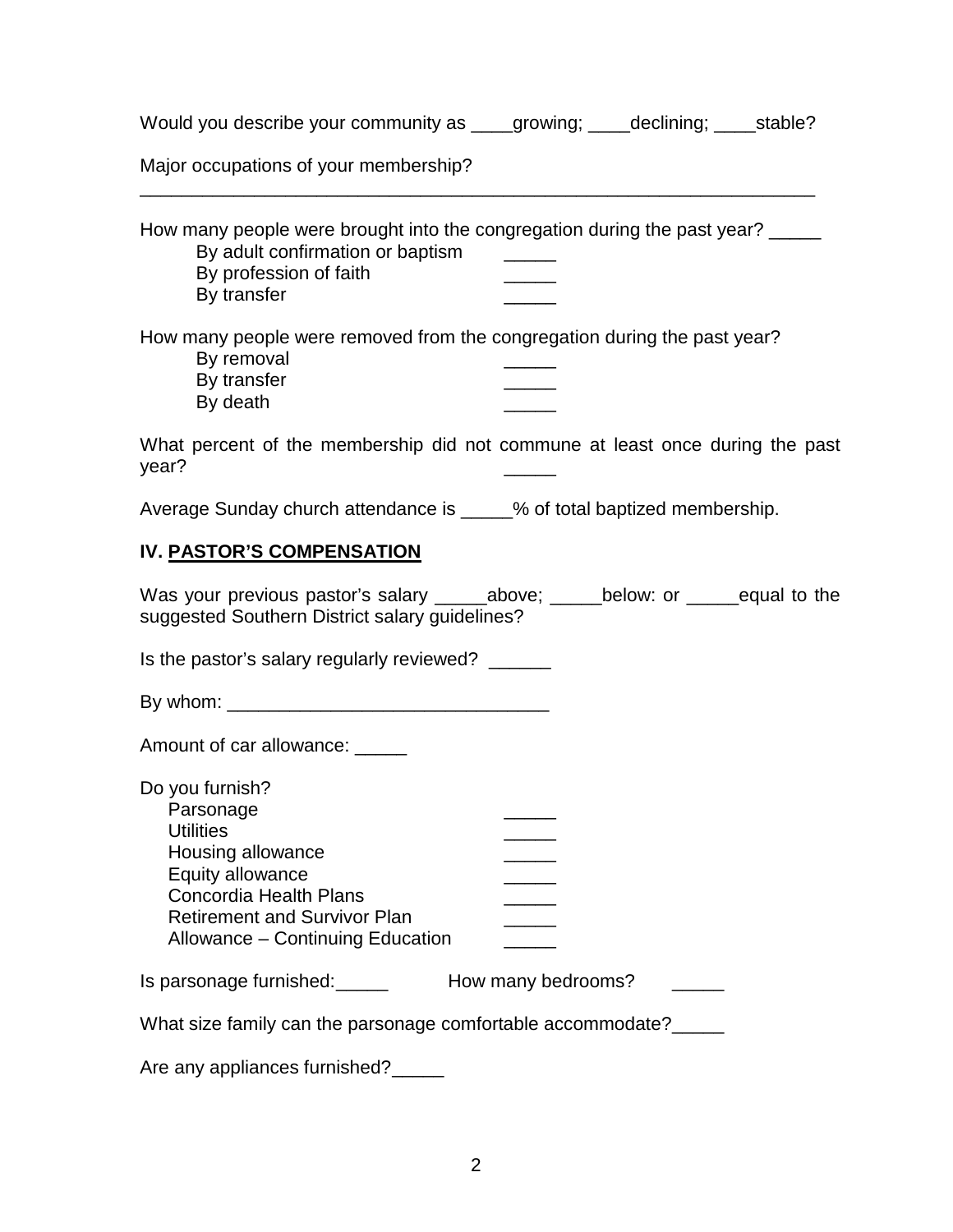Is the study/office provided in the church, or in the parsonage? (Copies of pages 3-4 are to be completed by a cross section of members.) Guide: Small congregation – 10 Medium congregation – 20

Large congregation – 30+

## **V. PASTORAL EXPECTATIONS**

We recognize that the following may be very difficult to do, but we hope it will be helpful for you. Please rank the following pastoral skills or interests according to what you feel are the order of importance for your parish.

| Key: | $1 - \text{very important}$ | 3 – less important |
|------|-----------------------------|--------------------|
|      | $2 -$ important             | $4 -$ unimportant  |

- \_\_\_\_\_ Administration (working with Boards, Committees, Organizations)
- **\_\_\_\_\_\_ Calling on "delinquent" members**
- **LECTE** Calling on general membership
- **LETT** Calling on sick and shut-ins
- **\_\_\_\_\_\_** Community involvement
- \_\_\_\_\_ Evangelism-outreach
- **\_\_\_\_\_** Participation in Circuit/District/Synod affairs
- \_\_\_\_\_ Pastoral Counseling
- \_\_\_\_\_ Preaching Content
- \_\_\_\_\_\_ Preaching delivery
- **\_\_\_\_\_\_** Teaching adults
- **\_\_\_\_\_\_** Teaching children
- \_\_\_\_\_ Stewardship leadership
- **\_\_\_\_\_\_** Social involvement with members
- \_\_\_\_\_ Worship (planning and conducting services)
- **Training and leading members in various areas of service**
- \_\_\_\_\_ Youth ministry

What do you feel are the most important personal qualities for a pastor to have?

\_\_\_\_\_\_\_\_\_\_\_\_\_\_\_\_\_\_\_\_\_\_\_\_\_\_\_\_\_\_\_\_\_\_\_\_\_\_\_\_\_\_\_\_\_\_\_\_\_\_\_\_\_\_\_\_\_\_\_\_\_\_\_\_\_\_\_ \_\_\_\_\_\_\_\_\_\_\_\_\_\_\_\_\_\_\_\_\_\_\_\_\_\_\_\_\_\_\_\_\_\_\_\_\_\_\_\_\_\_\_\_\_\_\_\_\_\_\_\_\_\_\_\_\_\_\_\_\_\_\_\_\_\_\_ \_\_\_\_\_\_\_\_\_\_\_\_\_\_\_\_\_\_\_\_\_\_\_\_\_\_\_\_\_\_\_\_\_\_\_\_\_\_\_\_\_\_\_\_\_\_\_\_\_\_\_\_\_\_\_\_\_\_\_\_\_\_\_\_\_\_\_

What things do you think are most necessary for maintaining good relationships between pastor and people?

\_\_\_\_\_\_\_\_\_\_\_\_\_\_\_\_\_\_\_\_\_\_\_\_\_\_\_\_\_\_\_\_\_\_\_\_\_\_\_\_\_\_\_\_\_\_\_\_\_\_\_\_\_\_\_\_\_\_\_\_\_\_\_\_\_\_\_ \_\_\_\_\_\_\_\_\_\_\_\_\_\_\_\_\_\_\_\_\_\_\_\_\_\_\_\_\_\_\_\_\_\_\_\_\_\_\_\_\_\_\_\_\_\_\_\_\_\_\_\_\_\_\_\_\_\_\_\_\_\_\_\_\_\_\_ \_\_\_\_\_\_\_\_\_\_\_\_\_\_\_\_\_\_\_\_\_\_\_\_\_\_\_\_\_\_\_\_\_\_\_\_\_\_\_\_\_\_\_\_\_\_\_\_\_\_\_\_\_\_\_\_\_\_\_\_\_\_\_\_\_\_\_